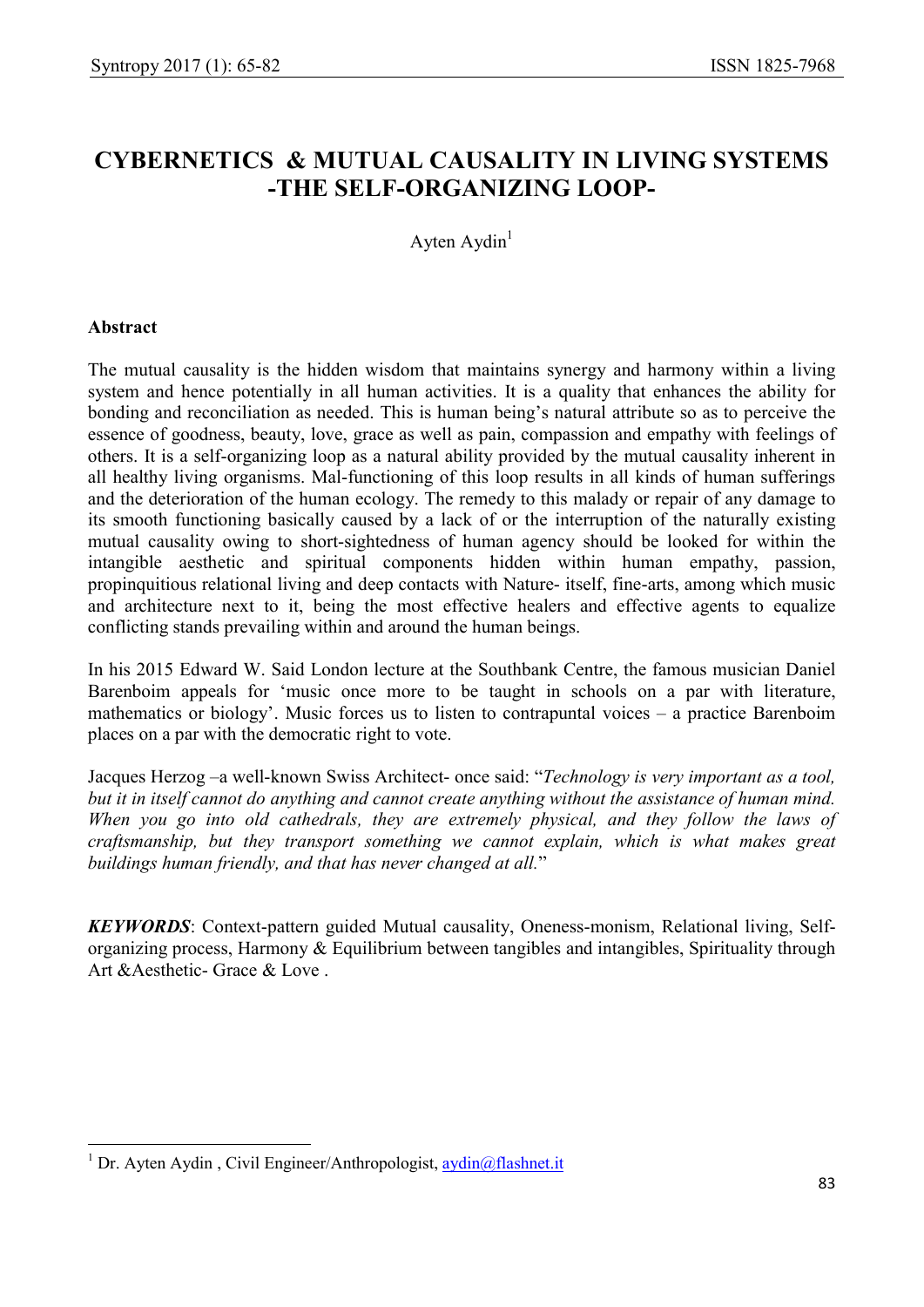### Premise

Each new observation, viewing, studying, listening learning, understanding and many other experiences leading to gaining the ability for raising gradually my level of wisdom and for sensing better its specific role in human behavior and growth, in brief my research in this field, are opening up more avenues in my mind together with series of new questions. It is a non-stop process. Simultaneously, a deep personal transformation is taking place as a continuing process. More energy is flowing in from various avenues as to satisfy the needs of new efforts to be made towards a distant objective, practically hard to reach but still remain to be ever attracting. I needed to take a deep breath to stop the process for a while and make a synthesis of all thoughts so far accumulated and still flowing in my mind for making a contribution to this conference. In doing this, I also sought help below from the thoughts of others, both ancient and contemporary.

#### Search for the Hidden Wisdom

According to Bertrand Russell the philosophy is a "No Man's Land" between theology, to which all dogma, non-questionable knowledge, belongs, and science, to which it belongs all definite knowledge. Almost all the questions of interest to speculative minds are such that mechanicalreductionistic science cannot answer, and the self-confident answers of theologians no longer seem so convincing as they did in former centuries. Russell then poses a number of questions. Is the world divided into mind and matter, and if so what is mind and what is matter? Is mind subject to matter, or is it possessed of independent powers? Has the universe any unity or purpose? Is it evolving towards some goal? Are there really laws of nature or do we believe in them only because of our innate love of order? Must the good be eternal in order to deserve to be valued, or is it worth seeking even if the universe is inexorably moving towards death? Is there such a thing as Wisdom, or is what seems such merely the ultimate refinement of folly? He concluded by saying: to such questions no answer can be found in the laboratory. Though they are still valid questions.

It is, then, left to philosophy to study all these questions, if not to find a ready answer to them. Here, we can safely say that only philosophy cannot cope with it alone. It has to work in a closely-knit manner with the science, where feasible also by benefiting from the sound ideas coming from the cosmic and human history. Ancient wisdom offered a philosophy whereby the justice and the love together guide the evolution of the world. It was also helping to comprehend the meaning of living and its ultimate objective. What progress has been made in this field since the birth of the philosophy? It is science, now taking the lead in tackling with these questions in a trans-disciplinary manner. Thus, philosophy and science, as well as other disciplines dealing with subliminal and aesthetic imbedding matters, which remain beyond the threshold of sensations and consciousness, now work hand in hand.

The western philosophy, as distinct from theology, began in Greece in the sixth century B.C. in effect in Miletus, in Asia Minor, when Greeks invented mathematics, science and philosophy; and they freely speculated about the nature of the world and the end of life, without being bound in the fetters of any inherited orthodoxy. Miletus was a rich commercial city, in which primitive prejudices and superstitions were softened through contacts with many nations. It became culturally most important city in the whole Hellenic world. This School was brought into existence by the contact of the Greek mind with those of Babilonia and of Egypt, which were in turn deeplyinteracted with the Eastern thought.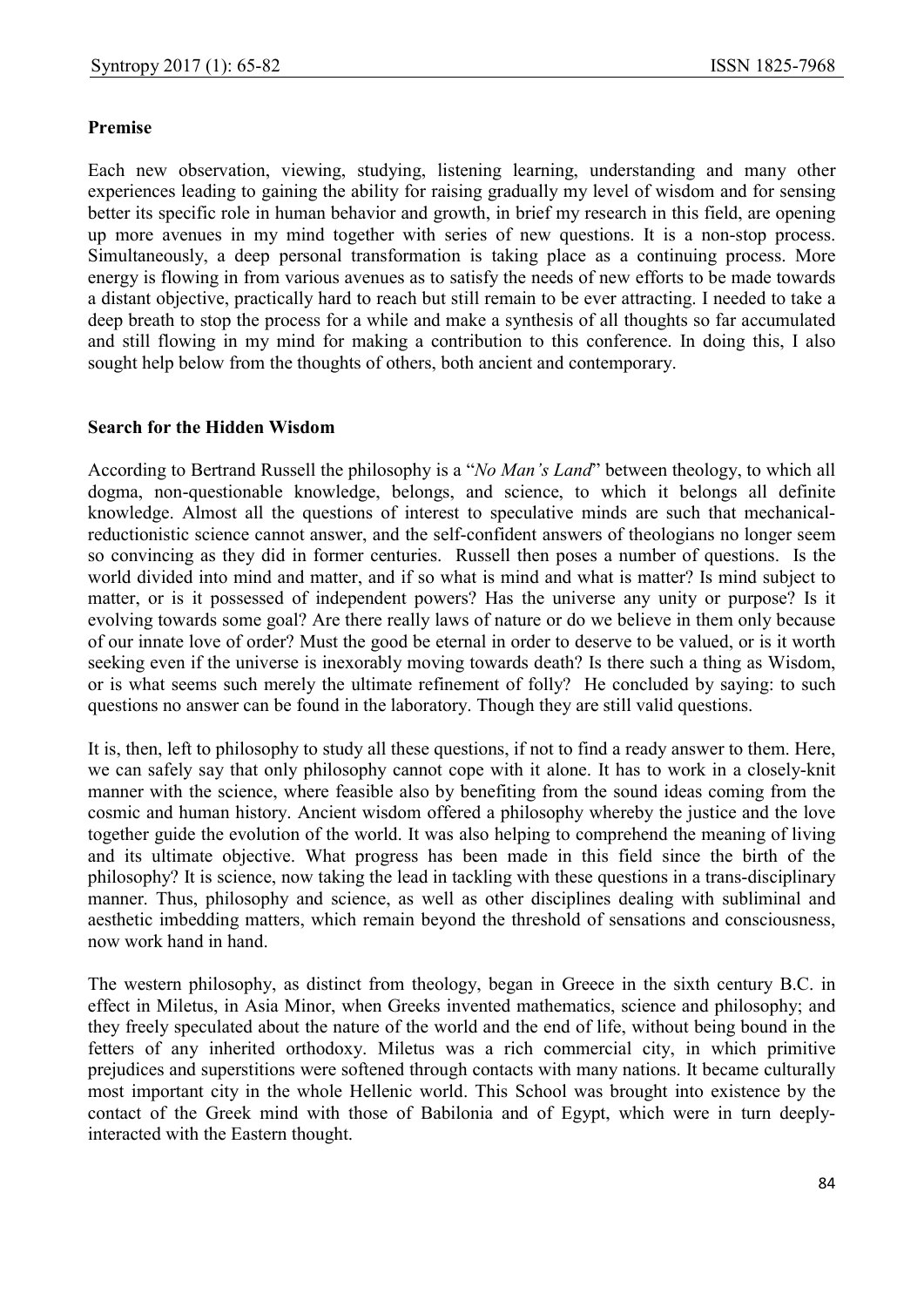All started with Thales, a thinker and scientist of the Milesian School, who said that everything is made of water. It is the original substance, out of which all others are formed. This had, then, become a scientific hypothesis. Everything is made of hydrogen (2/3 of water) was the next scientific hypothesis in this regard and made only during the 20th Century.

The second philosopher of the Milesian School, Anaximander held that all things come from a single primal substance, that is not water, or any other substance that we know. It is infinite, eternal and ageless. It encompasses many worlds as he thought our world is one of those many. We may note that these ideas are not very far from newly developed ideas either.

The idea of justice, both cosmic and human, played a part in Greek spiritual sphere and philosophy. This may imply that there should be a certain proportion of fire, of earth, and of water in the world, but each element (conceived as God) is perpetually attempting to enlarge its empire. But there is a kind of necessity or natural law, which perpetually redresses the balance. Where there has been Fire, Water extinguishes it and turns the burning matter into ashes, Earth. It was believed that through such a process of change and transformation the worlds were evolved. This thought is also very close to today's understanding of the origin of the cosmos and its evolution as a transformation from radiation to matter and from matter to life, as the movement of energy. Anaximenes, the last philosopher of the Milesian triad launched the idea that the fundamental substance is Air. The soul is air, fire is rarefied air; when air is condensed it first becomes water, if further condensed it becomes earth and finally stone. Thus, the degree of condensation defines all different substances. Breath and air encompass the whole world, which we can now call as the mind of everything.

Another Greek Philosopher of the 5th century B.C., Heraclitus of Ephesus, thought that everything is in a state of flux. He regarded fire as the fundamental substance; everything as flame, is born by the death of something else. There is unity in the world, but it is a unity formed by the combination of opposites. All things come out of the one, and the one out of all things; but the many of all have less reality than the one, which is God (the mind of the universe: guiding human beings to their ultimate objective of Goodness and Love –my interpretation).

Now almost all the hypothesis that have dominated modern philosophy were first thought of by the ancient Greek; their imaginative inventiveness in abstract matters can hardly be over-praised. They gave birth to theories that have proved capable of surviving and developing throughout more than two thousand years. Especially, Heraclitus' thought is sufficiently dynamic to satisfy the most hustling of moderns. He believed that: This world, which is the same for all, no one of gods or men have made; but it was ever, is now, and ever shall be an ever-living fire, with measures kindling and measures going out. The transformation of fire is first of all the sea. The half of the sea is earth and the other half whirlwind. In such a world, Heraclitus believed the occurrence of a perpetual change. His belief in universal change is commonly expressed in the phrase: "All things are flowing 'pànta' rhêi'". His doctrine of 'mingling of opposites' and his belief in 'strife' is also a very up-to-date thought: there is a unity in the world, but it is a unity resulting from diversity. In strife, opposites combine to produce a motion, which is a harmony. Heraclitus takes strife as justice and a balancing act in a world where war is common to all and at all times.

Aristotle also believed that the world is continually evolving towards a greater degree of form, and thus becoming progressively more like God (divine spirit-free energy). But the process cannot be completed, because 'matter' cannot be wholly eliminated. He believed that while men appear rational and mortal, they also partake of the 'divine', which is immortal. It is open to men to increase the element of divine in his nature. The process of doing so aims at ultimately reaching the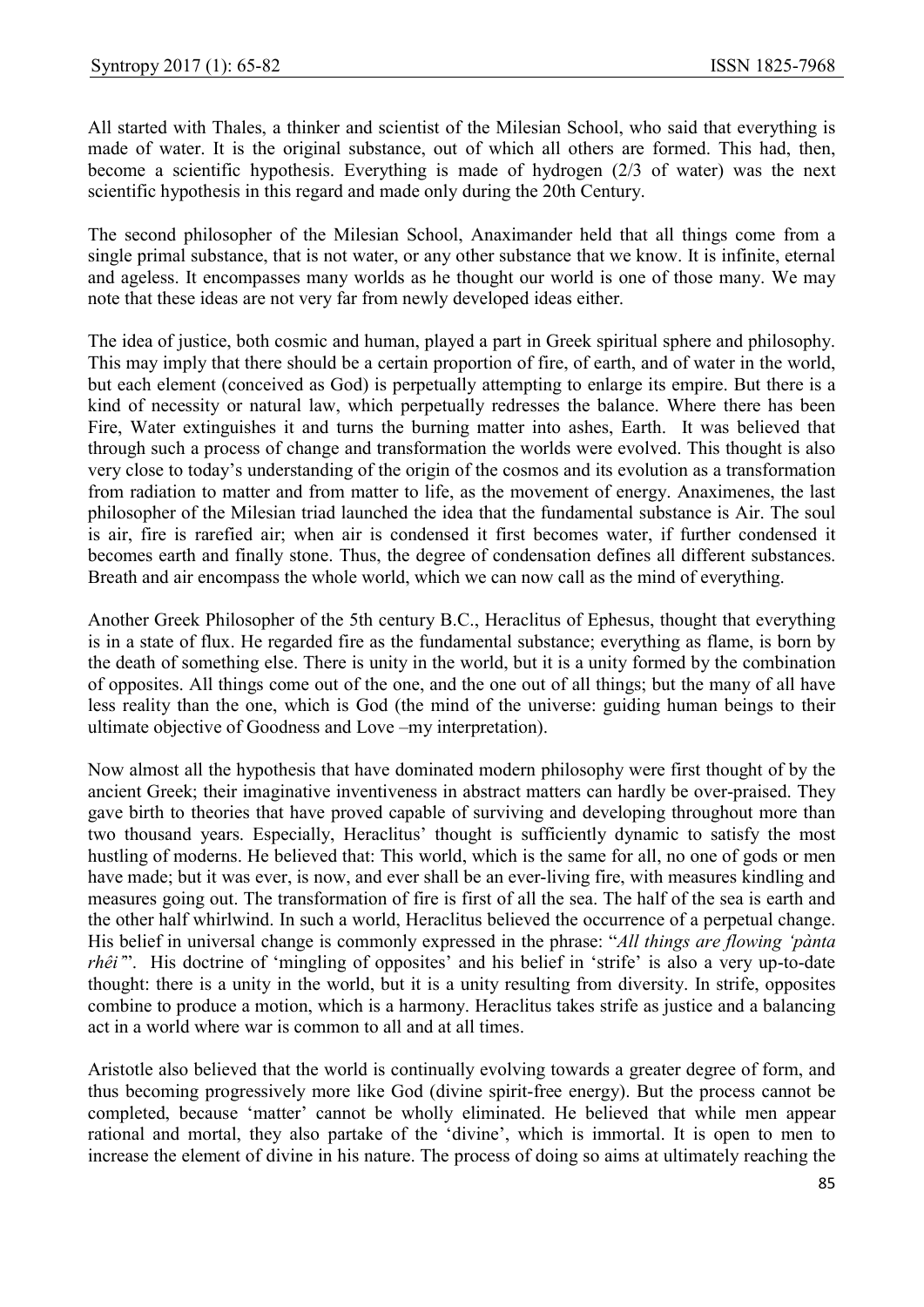highest virtue. But if man succeeded completely, he would have ceased to exist as a separate entity and reached to oneness.

There is also a great similarity between the ancient Greek thought and those of Indù and mainly Buddha as all come from the same source. The most important similarity is the identity of the One and Oneness doctrine of Upanishad and of the Greek Eleatic School. The famous saying "pànta rhêi" that expresses also the concept that characterizes "Sankhyano" that all things are in continuing change under the incessant activity of three Guna. One can also find similarity between Christianity and Indù (Vedic/Brahman) and the gnostic systems in its triple logos i.e; The Trinity:

- 1. the source of every life (the Father),
- 2. the dual nature of human being (the son and the God),
- 3. the creative mind (Holy Spirit).

Since those ancient times, human being has gone through many transformations in thought and action. While gaining in some ways it has lost on others. The pattern of thoughts had not always been supporting human evolution towards a harmony within and without. In effect, human being is now facing a number of problems, which are endangering its very survival, besides harming its environment at large. The sublime- conscious may be needed now more than any other time in the human history in order to repair the wounds of the natural process. At this juncture it may be opportune to quote a saying of Albert Einstein: "Without changing our pattern of thought, we will not be able to solve the problems we created with our current patterns of thought." . That is we need a context to belong to.

Now we can turn to our time and survey some of the relevant hard facts and findings regarding the emergence of wisdom as a universal virtue, an intangible property. It manifests itself, as a sensation of goodness and happiness, where the balance appear in the process of any human endeavor. Some individuals have the ability to sense it right from their birth some have to acquire it through repeated experiences and as a by-product of a long suffering at times. It may also be acquired with a deliberate action through a continuing observations and contact with the essence of goodness, beauty and grace & love existing around us and by reflecting on their opposites. Here the role of art and aesthetic and feeling a part of Nature are of paramount significance.

#### More recently

Astrophysicist, Eric J. Chaisson, in one of his books (2001), 'Cosmic Evolution - The Rise of Complexity in Nature', outlines the essence of an ongoing research program of a multi-disciplinary work though colored by the modern scientific method's unavoidable mix of short-term subjectivity and long-term objectivity. It is a subject that seeks to synthesize reductionist posture of specialized natural science with a holistic view that goes well beyond dealing with many of the philosophical questions raised by Bertrand Russell, hence reporting as well a considerable progress in this field. Its essence stipulates that a price is paid each time energy changes from one form to another. In an isolated system, energy states always tend to even out, that is, achieve equilibrium. Nature harbors an inherent tendency to eliminate inequalities and realize uniformity in the distribution of matter and energy to achieve a maximum entropy configuration for any unconstrained system. Chaisson brings us to a point where we are well informed and educated to sense clearly the need for acquiring ability, in effect very rapidly, for using all available knowledge as creatively as possible. This will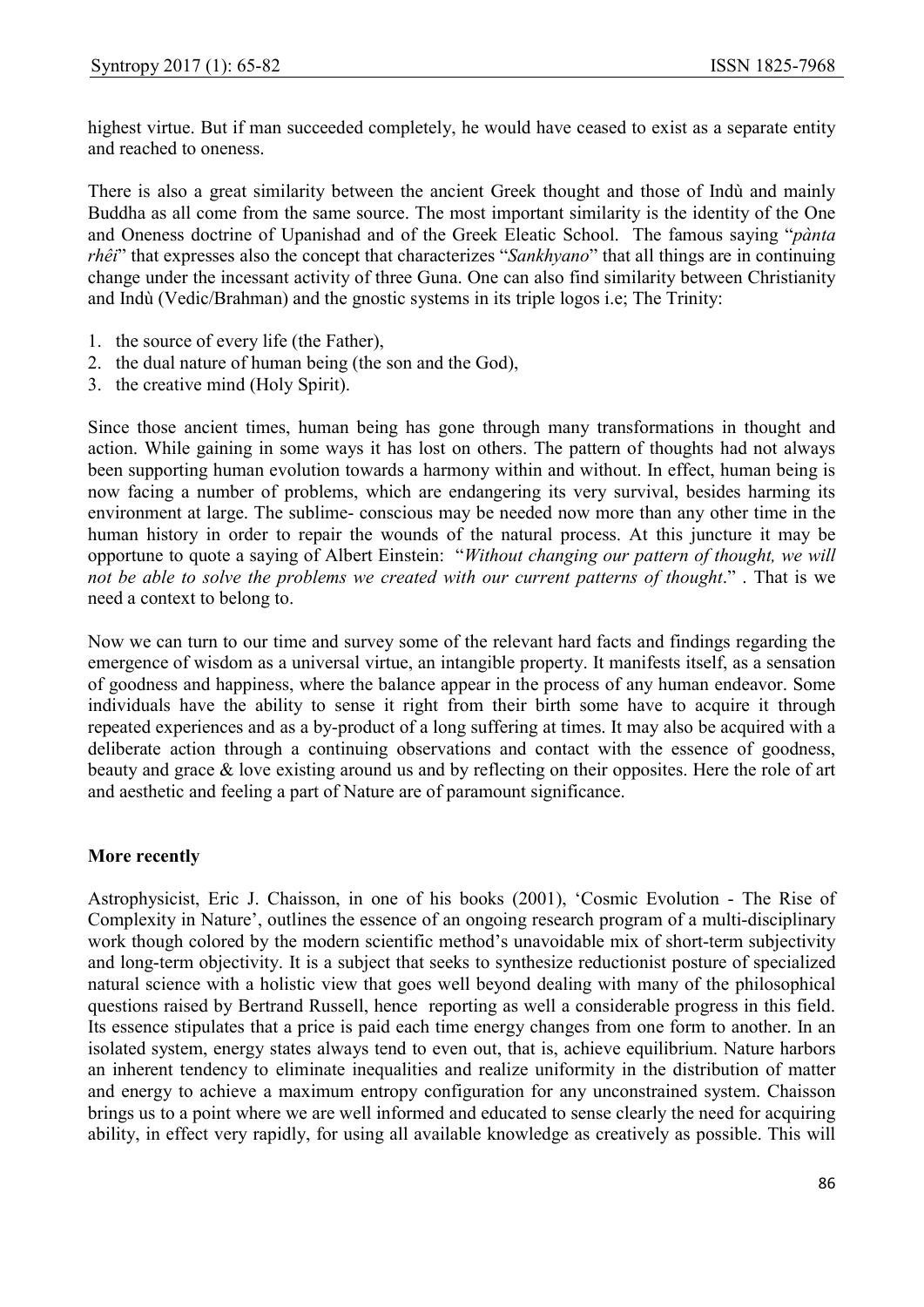happen by digging out and bringing up all human forces so long imprisoned in us in order to even up with presently over-dominant logic based rationality in human activities.

Similarly another Astrophysicist and Cosmologist Sir Martin Rees in one of his recent books entitled "Our Final Hour"(2003) says: "In 21st Century humanity is more at risk than ever before from misapplication of science. The environmental pressures induced by collective human actions could trigger catastrophes more threatening than any natural hazards". He continues to say that: "science is advancing faster than ever. But there is a dark side, namely new science can have unintended consequences; it empowers individuals to penetrate acts of mega-terror, even innocent errors, could be catastrophic. Within a few decades bio-terror or bio-error might kill a million people. Humanity is now at risk as never before from mis-interpretation and application of science. Environmental pressures induced by collective human actions could trigger catastrophes more threatening than any natural hazard. Here comes the role of metaphors – analoging which can tell the truth more touchingly."

A most recent work of Ulisse de Corpo &Antonella Vannini (2014 Kindle Version) on the Balancing Role of Entropy and Syntropy in Self-organizing Systems (Quantum Paradigm) reflects also on the ideas presented in the Fantappiè's (1941) book on the "Unitary Theory" which deals in the main with the mutual-causality in terms of Causality and Retro-causality. That is: physical energy is determined by the past, converging energy is determined by the future. They thus revive the concept of Entropy versus Syntropy as was discovered also by mathematician Fantappiè (1941, coined from the union of the Greek words  $Syn=converging$  and  $Tropos=tendency$ .



This concept is based on the fact that everything starts from the grass-root level that is at the level of the individual living being. It, then, inter-connectedly expands and gains breath and depth in its growth. This approach already indicates the absolute need for peoples' deep empathy with and the sense of awe for their ecology and in a larger sense for their environment including the people and the community around them as well as all other living things as well as non-living matters. A sketchy presentation of the idea is presented at the end of this paper.

Isaac Asimov, more known as a science-fiction writer than scientist likened science's frontier to a fractal - a pattern with layer upon layer of structure, so that a tiny bit of it, when magnified, is a simulacrum of the whole. No matter how much we learn in the course of evolution is just an infinitely complex as a whole. In its course, the greatest paradigm shift which took place in the last century was the quantum theory, namely in the atomic scale nature is "fuzzy". Nonetheless, atoms behave in precise mathematical ways when they emit and absorb light, or link together to make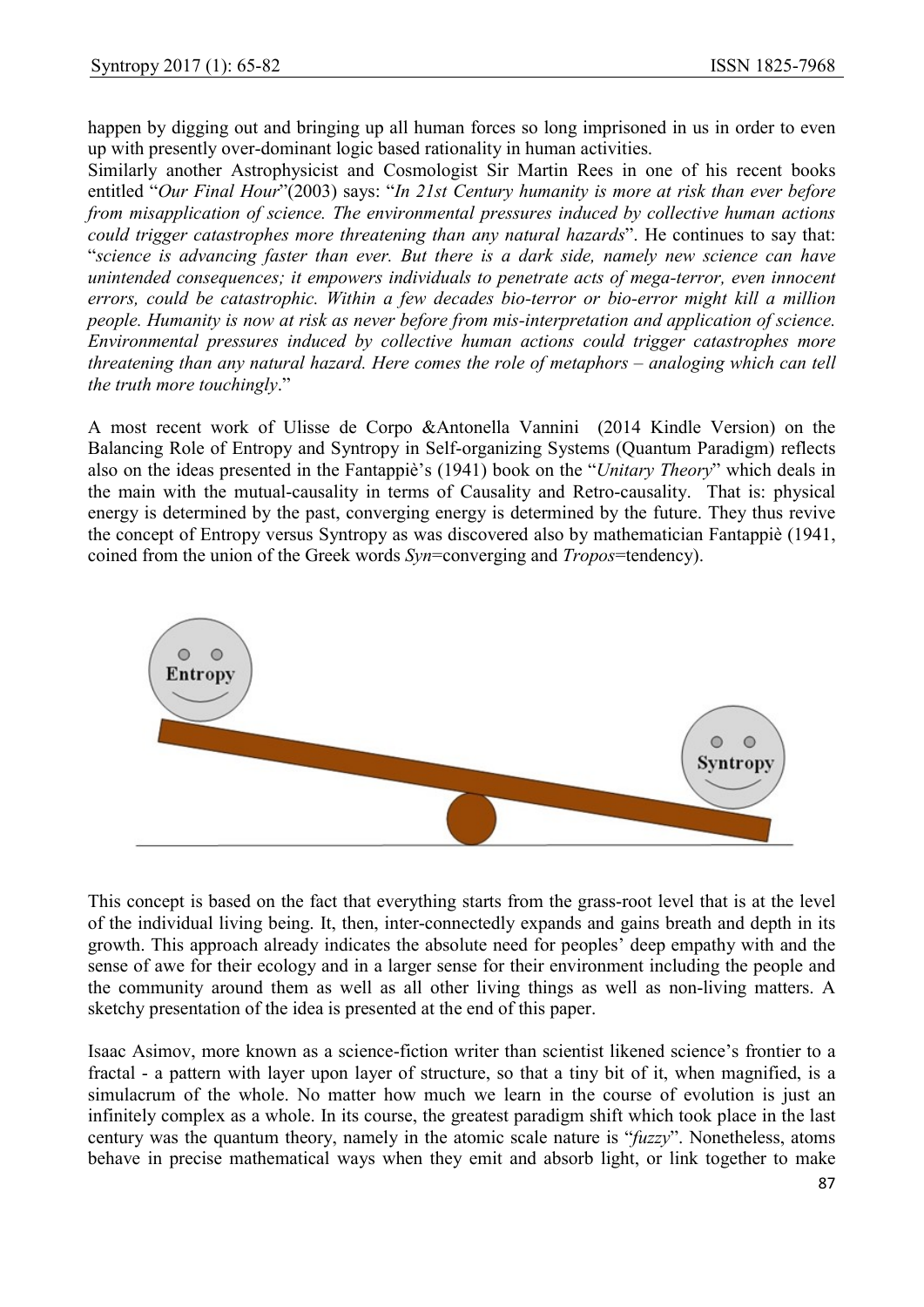molecules. His ever-green question had always been what is going to happen after the fast growing computerization of human life as a whole and now gradually invading the same with a culture of robotics in future? We have to live with this question now and thereafter I guess. That is: what is going to happen as robots take over and people are put out of jobs?

Asimov's considered view or prediction was that: "I am hoping that it is only a transition period and that we are going to end up with a new generation that will be educated in a different way and that will be ready for a computerized world with considerable more leisure and with new kinds of jobs. But there will be different kind of jobs that are going to be created in a computerized world which are going to be created in a computerized world requiring a great deal more sophistication than jobs they destroy. While it may not be easy, a great many people spend their whole lives doing jobs that are repetitive and stultifying and thus ruin their brains and invalidate their minds. Society will however have to be extremely wise and extremely humane to make sure that there is no unnecessary suffering during this interval."

# A digest

Classical, strictly deterministic physics has now fallen. Gone with it also are the deterministic and mechanistic paradigm and the ideas that the future is implicit in the past. In quantum physics there is no single final state but only several possible alternative states. Probabilities can be assigned to each of the possible outcomes if we are given the initial conditions, but the outcome is not fixed or predetermined. Chance is surely a factor in all aspects of cosmic evolution, but it cannot be the sole instrument of change. Ample evidence here on Earth exists to show that, the natural phenomena can constrain chance which produces oddities in structure for which a priori chances are slim. Life itself may have arisen on Earth (or elsewhere) by means of such an unlikely concentration of chemicals, yet it is also unlikely to have occurred by chance alone. Some factors, in addition to chance are clearly involved in the pre-biotic chemistry of life's origin, though one needs not resort to supernatural phenomena.

The uniformity and ubiquity of life's essential biochemistry, despite the rich diversity of resulting biological types, speaks volumes about the likelihood of an underlying factor principle, or process – if we could only find it – that derives change. The single, unifying principle encompassing all aspects of natural change is the concept of energy flow as guided by the second law of thermodynamics -energy movement. It may be one of the candidates responsible for change. Necessity and Chance interplay in the process of evolution. Thus it is a synthesis of determinism and chance. This synthesis makes it a creative process. Any creative process involves, however, a risk of failure, which in biological evolution means extinction. On the other hand, creativity makes possible striking successes and discoveries. As nothing designed or purposeful governs the process of crystal growth, there is no reason to suspect that ontogeny and phylogeny among life's diverse forms have any design or purpose expressed or implied.

With the onset of human induced problems of a global nature such as atmospheric pollution, ozone depletion, overpopulation, scarce food and natural resources and species' extinction, etc. the biosphere not merely remains the environment for society but has also now become an integral part of society. By any evolution standard, such technologically driven changes are extraordinarily rapid, so much so that the biosphere no longer seems able to respond well to the assaults of humankind. The hard realities of occupational complexity in an industrial society are upon us. Humankind is moving towards a time, possibly as soon as within a generation or two, when we will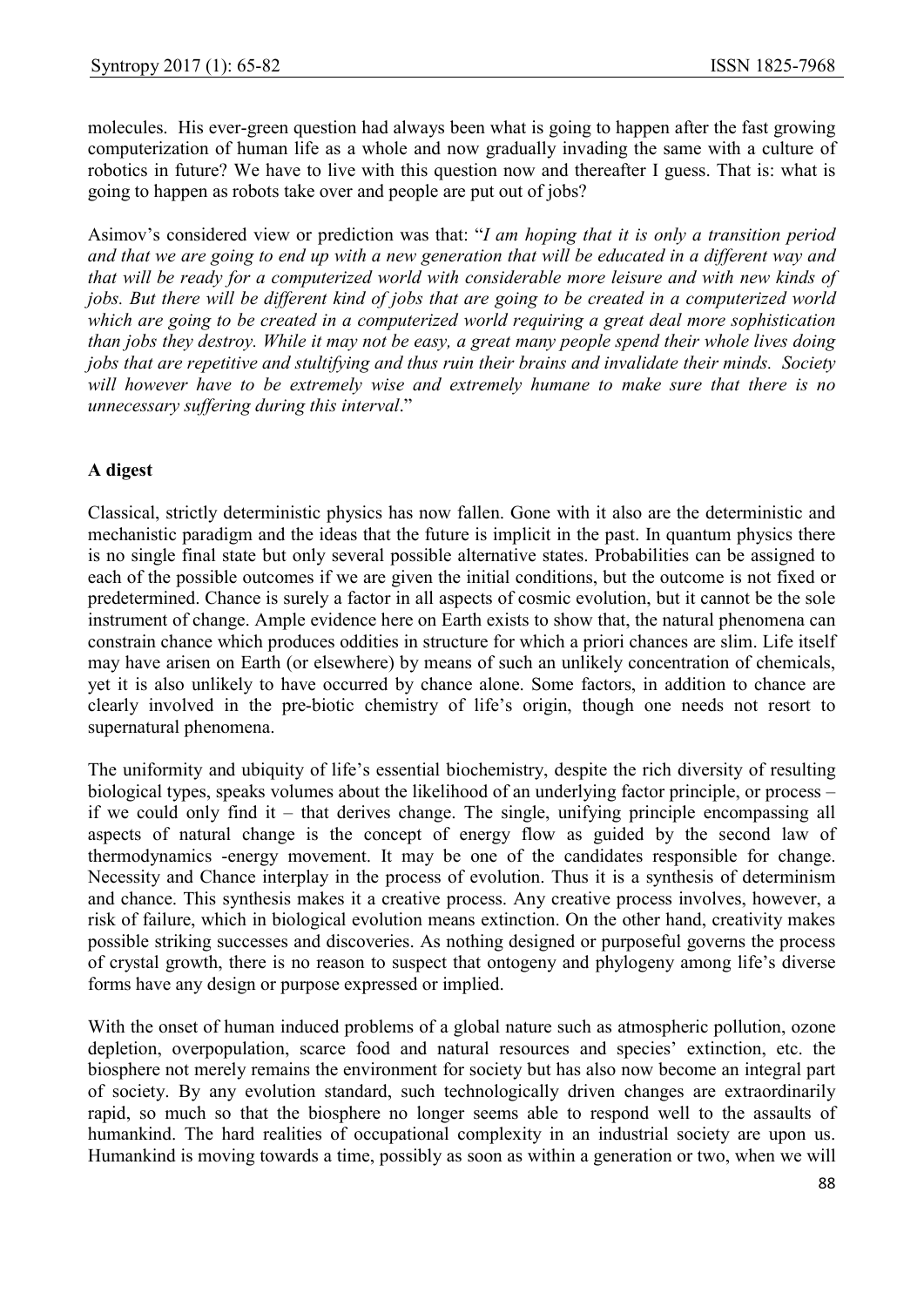no longer be able to expect Nature spontaneously to provide for us the environmental conditions needed for survival. From the two, society and the biosphere will likely emerge a socially controlled bio-culture: here the components become ideas, artifacts, technology, and humans among all other living organism on Earth- the epitome of complexity writ large in Nature.

We have become the agents of change, the human drivers of cultural evolution. Ironically the use of energy and natural resources so vital to our technological civilization is also a root cause of many socio-political problems now facing humankind at the dawn of the new millennium. Humankind is now entering an age of synthesis such as occurs only once in several generations, perhaps only once every few centuries.

The scenario of cosmic evolution provides an opportunity to inquire systematically and synergistically into the nature of our existence. This may act as an effective intellectual vehicle to invite all citizens to become participants, not just spectators, in building of a whole new legacy. In order to understand living systems as a wholistic ecology (benefitting from R.E.Ulanowicz- A Third Window), the emphasis in thinking should be towards understanding the process approach. The important concept is then the recognition the development is the outcome of mutual causation of dual and opposing tendencies. While these tendencies oppose one another in the near field, they are seen to be mutually obligatory under a wider vision. The integrity of the system thus is anchored in its controlling cybernetics quality. In the process approach nothing is context-free. A system must however exceed a certain threshold in complexity before it can exhibit self-organizing behaviours. It is understandable why reductionistic science developed as it did because systems of unchanging and non-interacting entities are certainly simpler to treat than are co-dependent ones. Process ecology, which has a timeless-history suggests that the agency that creates living entities is to be sought among configurations of ongoing processes.

Peirce, Popper, and Prigogine all argued against the belief that universe is closed because this closure effectively trivializes, and creativity that arises out of the arts and the humanities is blocked. In this connection Gödel's treatise on logic very much supports this idea.

The practical message of this presentation is that both matter and life have likely proceeded from a common dynamic, and one can follow these developments in terms of a non-linear process with its related variables which share a common dynamical legacy operating within the dynamic quantum field. With the process vision, we now come full circle and invite science to step down off its pedestal to mix as equal with other human endeavours.

"We should chiefly depend not upon that department of the soul which is most superficial and fallible (our reason), but upon that department that is deep and sure, which is instinct." By Charles Sanders Peirce

"Truth is best left to emerge by its own natural strength." by Thomas More (a 16th Century thinker)

I only add to those wise-words above the following: be it an individual thought or public opinion generated from internal strengths, which sense also what is beyond the threshold of sensations and integrates them into the essence of thought. Higher synergy and freer energy then result in the process and cherish the world with a continuous flow of the sublime-wisdom possibly emanating from many universes. To reach such a subliminal equilibrium we need more and more to see, observe, listen, reflect and digest the world around us and the world within us to become a real human with highly humane qualities. World, then becomes a wonderful place to live in and to relate to others as well as eventually to leave her to the generations to come with pride.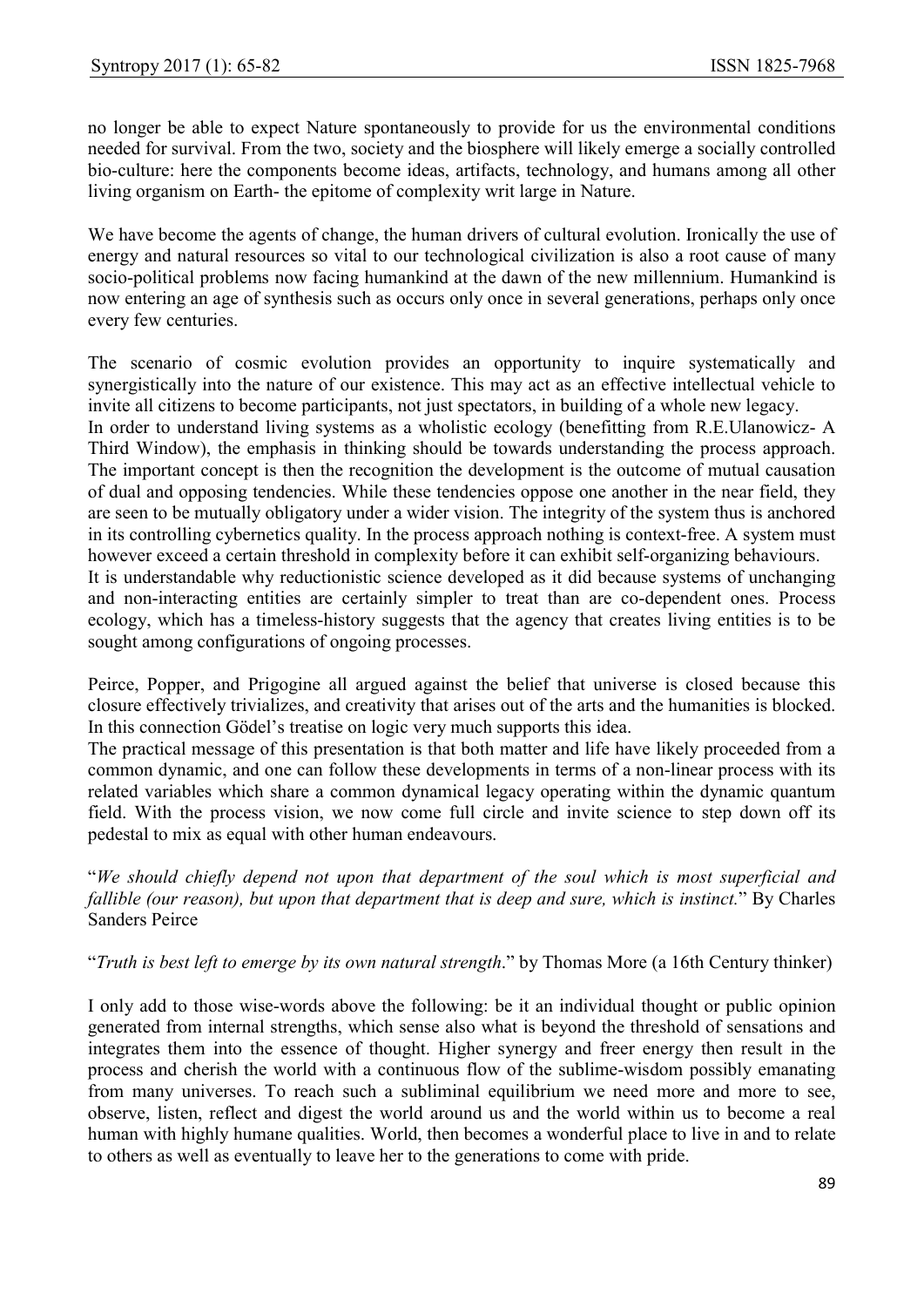The science needs to be broadened to include both objective and subjective, epistemology and ontology, rational-tangible and irrational-intangible enquiries linearly or non-linearly dominating the life and living on the Earth.

Between order and disorder with us or without us the universe will continue its journey per-force towards its destination betwixt of chaos (material-tangible energy depletion) and order (immaterially-intangible energy collection) as described in the sketch below:

Inspired with these considered and conscious words we should now be positively encouraged to present schematically the Life-Tree of Living Systems below as a desirable path for an anthropogenically living:

The following diagram sketches how much equilibrium needs to be attaining between:

- (a) those activities non-linear and subjective in nature which are highly indeterministic and uncertain and being unpredictable in nature they are thus open to creativity and allow changes as needed; best expressed by the beauty and power of Fractal geometry, and
- (b) those linear and objective in nature that maintain reliability, security, certainty, predictability, deterministic and rational.



#### LIFE-TREE OF LIVING SYSTEMS